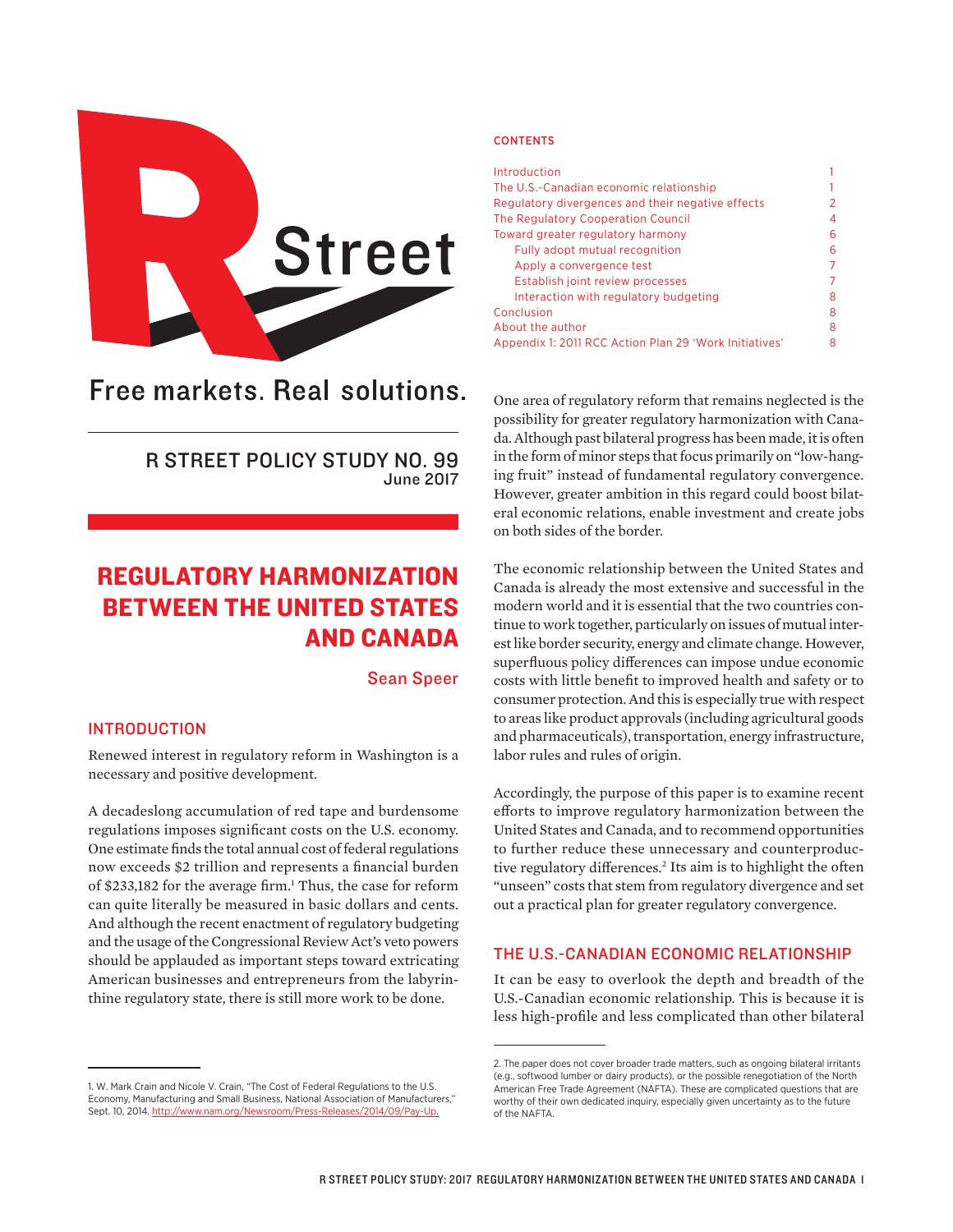relationships, such as that of the United States and China. However, it is just as important. Consider, for example, the staggering level of economic interdependence between the two nations:<sup>3</sup>

- In 2014, two-way trade reached \$870 billion—the equivalent of \$2.4 billon every day or \$1.6 million each minute.
- Bilateral investment accounts between the two nations make for nearly an additional \$698 billion.
- About 77 percent of Canadian exports are destined for the U.S. market. Their second largest export market is China, which accounts for only about 3.7 percent, by comparison. Exports to the United States are equivalent to approximately 21 percent of Canada's overall gross domestic product.
- While China is the United States' largest trading partner in terms of two-way trade, Canada buys twice as many U.S. exports. Canada is the largest customer for 35 U.S. states and among the top three in 12 others.
- One in seven Canadian jobs depends upon trade with the United States, and nearly 9 million U.S. jobs depend on trade and/or investment with Canada.

But the economic linkages are not mere macroeconomic abstractions. They reflect the deep continental integration of people, firms and industries. For example:

- Roughly 400,000 people cross the border each day.
- An estimated 8,000 trucks cross the Detroit-Windsor border each day.
- As part of our integrated automobile production market, each vehicle's components move back and forth across the border an average of six or seven times throughout the assembly process.

As then-Canadian Prime Minister Stephen Harper observed in a 2011 speech launching the Beyond the Border Action Plan4 with President Barack Obama: "Over the past nearly 200 years, our two countries have progressively developed the closest, warmest, most integrated and most successful relationship in the world."5

This is not just mere political hyperbole, either. The United

States and Canada have managed to achieve an unprecedented degree of economic, business, security and interpersonal cooperation. From the International Joint Commission on Boundary Waters to the Canadian-American Business Council to joint training missions in the Arctic, the bilateral relationship is bound together in a web of institutional and personal pacts that are underwritten by common values and interests.

But because the relationship is so sanguine and productive, it can be easily taken for granted. So much of the partnership occurs outside the limelight of the media or the scrutiny of politics that one can underappreciate its intricacies or importance. For example, people may see the trucks going back and forth between Detroit and Windsor but likely do not stop to consider the complexity of the legal, institutional and policy foundations that have made this cross-border movement possible for decades. The traditional assumption that "no news is good news" is misleading here, as the outwardly quiet success of the partnership should not suggest that there are no bilateral problems or that it does not require extensive ongoing maintenance, negotiation and collaboration.

## REGULATORY DIVERGENCES AND THEIR NEGA-TIVE EFFECTS

Although free-trade agreements and other bilateral arrangements have reduced or eliminated most of the outwardly observable barriers to bilateral trade and investment, one "unseen" aspect of the relationship is the regulatory duplication and discordance that slows down trade, hampers investment and generally erodes the efficiency of our integrated economies:

The main barriers in the way of exporters and importers today are not tariffs or quotas; they are regulatory barriers to trade. These barriers are the results of divergent regulations: legal requirements on goods and services that differ by jurisdiction even though the jurisdictions are pursuing similar goals. As more countries develop more regulations, which they often do in isolation from each other, the trade costs to business will increase.6

While it is true that some of these regulatory differences reflect deeply held political views or unique domestic conditions, many others are driven by complacency, inertia and "public choice" calculations by politicians, officials and

<sup>3.</sup> Laura Dawson and Sean Speer, "Managing the Canada-US Relationship from the Honeymoon to the Long-Term," The Macdonald-Laurier Institute and Woodrow Wilson International Center for Scholars, March 2016. [http://www.macdonaldlaurier.ca/](http://www.macdonaldlaurier.ca/files/pdf/MLISpeerDawsonCanadaUS-03-16-webready.pdf) [files/pdf/MLISpeerDawsonCanadaUS-03-16-webready.pdf](http://www.macdonaldlaurier.ca/files/pdf/MLISpeerDawsonCanadaUS-03-16-webready.pdf).

<sup>4.</sup> This initiative will be discussed in more detail in subsequent sections.

<sup>5.</sup> Office of the Press Secretary, "Transcript: Obama and Harper's Remarks," The White House, Feb. 4, 2011. [http://www.macleans.ca/authors/luiza-ch-savage/tran](http://www.macleans.ca/authors/luiza-ch-savage/transcript-obama-and-harpers-remarks/)[script-obama-and-harpers-remarks/](http://www.macleans.ca/authors/luiza-ch-savage/transcript-obama-and-harpers-remarks/).

<sup>6.</sup> The Canadian Chamber of Commerce, "Canada's Next Top Trade Barrier: Taking International Regulatory Cooperation Seriously," April 2016, 6. [http://www.chamber.](http://www.chamber.ca/media/blog/160413-regulatory-barriers-threat-to-trade/) [ca/media/blog/160413-regulatory-barriers-threat-to-trade/.](http://www.chamber.ca/media/blog/160413-regulatory-barriers-threat-to-trade/)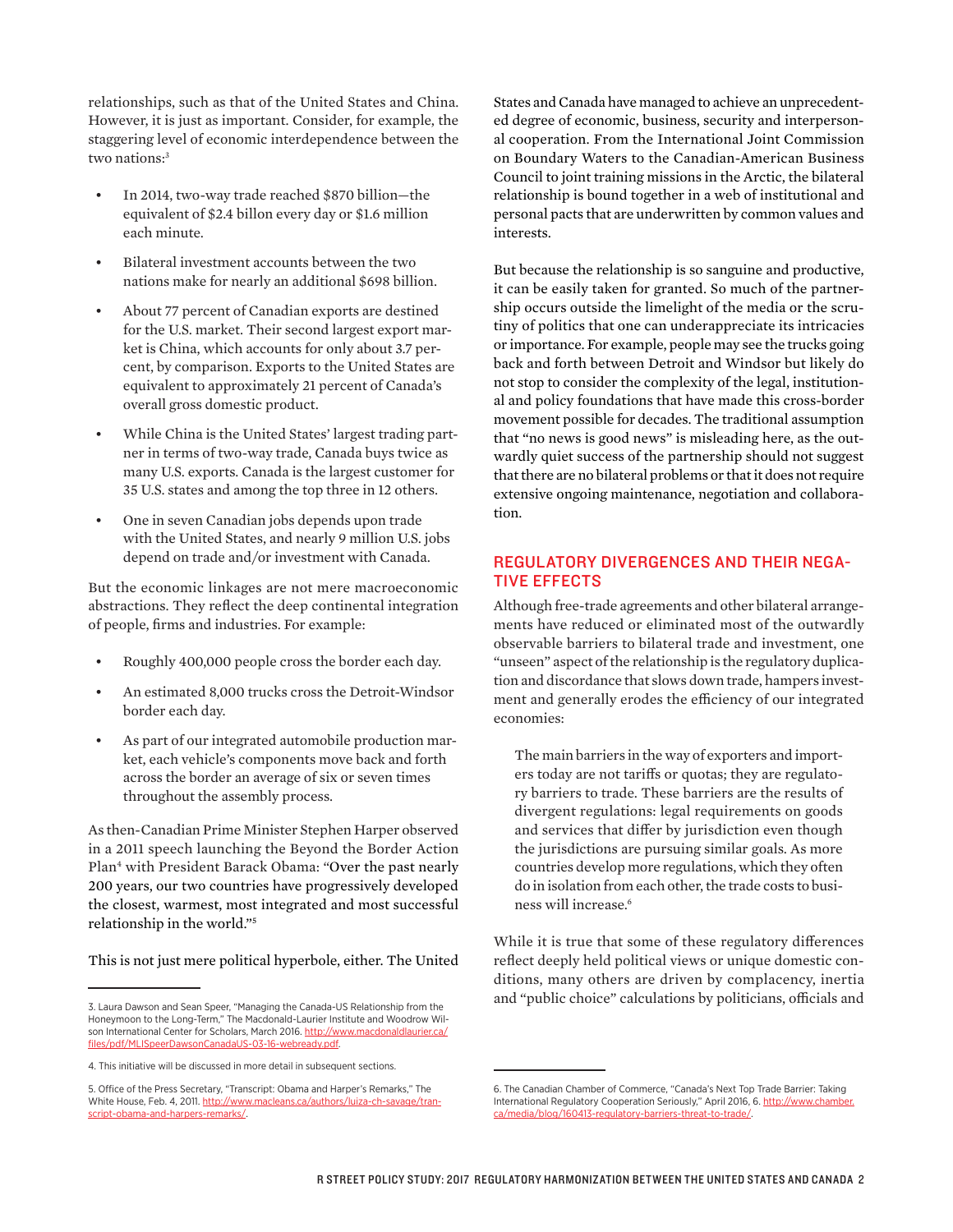businesses.7 The resultant costs are borne by entrepreneurs, investors and workers, and come in three principal forms:

- 1. Information costs these are the costs of learning the regulatory details of the market in which a firm wishes to do business.<sup>8</sup>
- 2. Adjustment costs these are the costs of redesigning or manufacturing a product so that it conforms to regulations in a market in which the firm wishes to do business.9
- 3. Conformity assessment costs these are the costs of having a product inspected to ensure that it conforms to the regulations of its destination.10

Estimates of these costs are difficult to come by, but one study suggests that the national border reduces the volume of merchandise trade between the United States and Canada by half.11 How much of this border-induced opportunity cost is attributable to regulatory differences is difficult to discern, although the authors argue that the "payoff from serious regulatory convergence would be substantial."12 Likewise, an Organisation for Economic Cooperation and Development (OECD) study estimates that a reduction of regulatory divergence by one-fifth could increase foreign direct investment around the world by about 15 percent.<sup>13</sup> Given this, it is no surprise that a Canadian trade policy expert has called these costs stemming from regulatory divergence a "concealed inefficiency tax" that consumers must pay on virtually every purchase.<sup>14</sup>

Regulatory divergence can manifest itself in a variety of ways, ranging from major policy deviations to smaller differences concerning approvals and certifications. For instance, the Canadian-American Business Council estimates that only 10 percent of standards between the United States and Canada are harmonized.15 Moreover, some of the divergent standards are downright silly. For example, Canadian rules only permit 19 ounce cans of processed fruit and vegetable products (like soup) to be sold in stores, whereas the U.S. standard is a 16 ounce can.16 Such a rule serves no demonstrable purpose and ultimately is only costly and counterproductive.

Another example of counterproductive regulatory divergence can be found in the trucking industry, which retains many rules that are no longer consistent with North America's integrated logistics system. For instance, current rules prohibit foreign drivers from repositioning empty trailers within the United States. In practice, this means that once a Canadian driver unloads his trailer in the United States, a domestic driver is required to use his own tractor to move the now-empty Canadian trailer to another location across the border, where the Canadian driver with his own tractor can resume possession of it. These unnecessary and impractical restrictions merely result in more trucks on the road and more fuel consumption than would otherwise be the case.<sup>17</sup> Differing models for fuel-savings measures are also a problem.18 A 2012 study by Canada's statistical agency estimates that regulatory divergence and other related border issues act as the equivalent of a 21 percent tariff on products transported by trucks between the United States and Canada.19 Addressing issues such as these would enable the industry to be more efficient and cost-effective, as well as to reduce its environmental impact.

Marine transportation is another area where greater regulatory harmonization would produce greater efficiencies with minimal or no effects on the environment or national security. For example, reciprocity for the Seafarer's Identification Document, and alignment of marine security regulations and reporting requirements have been identified as areas for easy

<sup>7.</sup> The public choice school of thought models the behavior of four groups (voters, politicians, bureaucrats and special-interest groups) to explain actions within the government sector. Public choice scholars assume that each group acts in its own self-interest. Thus, in terms of regulatory policymaking, politicians, for example, may enact new regulations for political rather than policy purposes, bureaucratic officials may do so to grow departmental budgets and existing businesses may want regulations enacted as a barrier to new market entrants and increased competition. For a detailed discussion of the public choice model see William C. Mitchell and Randy T. Simmons, *Beyond Politics: The Roots of Government Failure* (Oakland: Independent Institute, 1994).

<sup>8.</sup> In fact, firms often hire experts specifically to understand a market's regulatory details.

<sup>9.</sup> These costs vary widely but can sometimes cause firms to duplicate their entire production process.

<sup>10.</sup> These inspection costs also vary and can sometimes require inspection at multiple points along the way.

<sup>11.</sup> Gary Hufbauer and Claire Brunel, "Economic integration in North America," *One Issue, Two Voices* Issue #8, Woodrow Wilson International Center for Scholars, February 2008, pg. 2. [https://www.wilsoncenter.org/sites/default/files/Nontariff%20](https://www.wilsoncenter.org/sites/default/files/Nontariff%20Barriers_1i2v8.pdf) [Barriers\\_1i2v8.pdf.](https://www.wilsoncenter.org/sites/default/files/Nontariff%20Barriers_1i2v8.pdf)

<sup>12.</sup>Ibid., 6.

<sup>13.</sup> Jean-Marc Fournier, "The negative effect of regulatory divergence on foreign direct investment," *OECD Economics Department Working Paper* No. 1268, November 19, 2015, 6. [http://www.oecd-ilibrary.org/docserver/download/5jrqgvg0dw27en.pdf?](http://www.oecd-ilibrary.org/docserver/download/5jrqgvg0dw27-en.pdf?expires=1493735665&id=id&accname=guest&checksum=213280F1FA45B4718FF6371A2595908F) [expires=1493735665&id=id&accname=guest&checksum=213280F1FA45B4718FF637](http://www.oecd-ilibrary.org/docserver/download/5jrqgvg0dw27-en.pdf?expires=1493735665&id=id&accname=guest&checksum=213280F1FA45B4718FF6371A2595908F) [1A2595908F](http://www.oecd-ilibrary.org/docserver/download/5jrqgvg0dw27-en.pdf?expires=1493735665&id=id&accname=guest&checksum=213280F1FA45B4718FF6371A2595908F).

<sup>14.</sup> Michael Hart, "What about the border?," One Issue, Two Voices Issue #8, Woodrow Wilson International Center for Scholars, February 2008. [https://www.wilsoncenter.](https://www.wilsoncenter.org/sites/default/files/Nontariff%20Barriers_1i2v8.pdf) [org/sites/default/files/Nontariff%20Barriers\\_1i2v8.pdf.](https://www.wilsoncenter.org/sites/default/files/Nontariff%20Barriers_1i2v8.pdf)

<sup>15.</sup> Canadian-American Business Council, "Priorities Overview," n.d. [http://cabc.co/](http://cabc.co/policy-priorities.html) [policy-priorities.html](http://cabc.co/policy-priorities.html).

<sup>16.</sup> Richard Blackwell, "Border deal aims to reduce the 'tyranny of small differences' in regulation," Globe and Mail, Dec. 8, 2011. [http://www.theglobeandmail.com/report](http://www.theglobeandmail.com/report-on-business/economy/border-deal-aims-to-reduce-tyranny-of-small-differences-in-regulation/article4085386/)[on-business/economy/border-deal-aims-to-reduce-tyranny-of-small-differences-in](http://www.theglobeandmail.com/report-on-business/economy/border-deal-aims-to-reduce-tyranny-of-small-differences-in-regulation/article4085386/)[regulation/article4085386/](http://www.theglobeandmail.com/report-on-business/economy/border-deal-aims-to-reduce-tyranny-of-small-differences-in-regulation/article4085386/).

<sup>17.</sup> Ingrid Phaneuf, "Trucking Industry Eyes Cabotage Changes to Curb Carbon Emissions, *trucknews.com*, March 1, 2010. [http://www.trucknews.com/features/trucking](http://www.trucknews.com/features/trucking-industry-eyes-cabotage-changes-to-curb-carbon-emissions/)[industry-eyes-cabotage-changes-to-curb-carbon-emissions/.](http://www.trucknews.com/features/trucking-industry-eyes-cabotage-changes-to-curb-carbon-emissions/)

<sup>18.</sup> See, e.g., John T. Jones, *The Economic Impact of Transborder Trucking Regulations (New York and London*: Routledge, 2013); and Stephen Blank and Barry Prentice, "Widening competition in North American freight transport: The impact of Cabotage," MLI Commentary, The Macdonald-Laurier Institute, April 2012.

<sup>19.</sup> William P. Anderson and W. Mark Brown, "Trucking across the border: The relative cost of cross-border and domestic trucking, 2004 to 2009," *Economic Analysis Research Paper Series*, Statistics Canada, November 2012. [http://www.statcan.gc.ca/](http://www.statcan.gc.ca/pub/11f0027m/11f0027m2012081-eng.pdf) [pub/11f0027m/11f0027m2012081-eng.pdf](http://www.statcan.gc.ca/pub/11f0027m/11f0027m2012081-eng.pdf).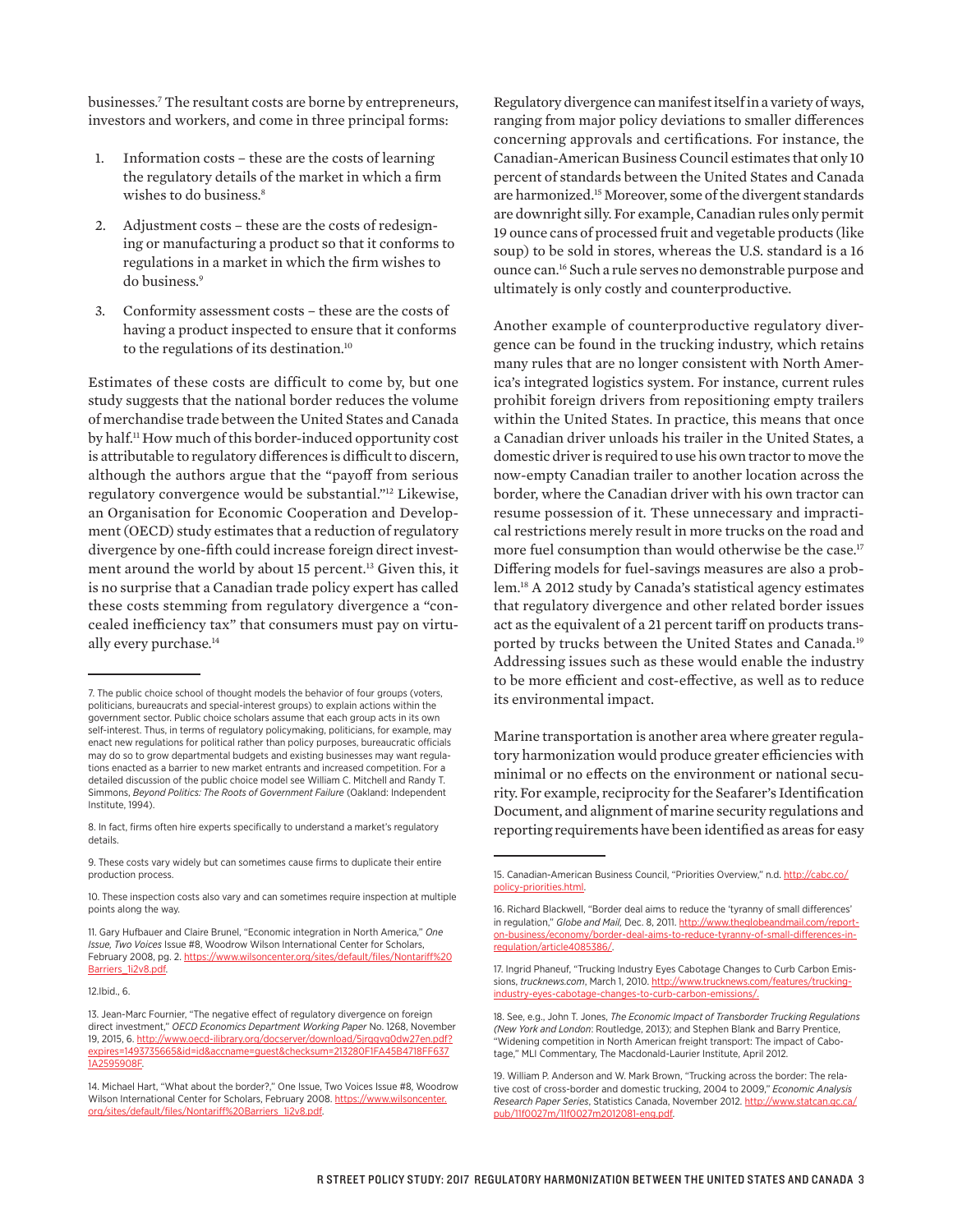improvement.<sup>20</sup> Additionally, although greater cooperation on ballast water regulations and emission standards for those operating on the Great Lakes may be more complicated to achieve, it would create a significant boost in marine shipping between the two countries.<sup>21</sup>

Regulatory divergences in agriculture are also a barrier to greater economic integration and opportunity. Divergent processes and varying scientific inputs used by both sides can lead to lengthy and unnecessary delays in regulatory approvals for new agricultural products.<sup>22</sup> A 2011 study for the Macdonald-Laurier Institute found that regulatory decisions in Canada can "take three to five times as long as in competing countries … [with] no discernible benefits in safety."23 This is because there is a lack of "mutual recognition" with respect to scientific data or other inputs upon which the alreadyconsiderable approval process relies. This duplication and overlap effectively acts as an additional nontrade barrier that can impose significant costs on farmers and agricultural companies in both countries.

Moreover, as European University Institute economist Bernard Hoekman shows in a recent study on international regulatory cooperation, there are always new and evolving regulatory barriers that result from a range of different issues.<sup>24</sup> Climate-change abatement is just one recent example where the United States and Canada seem to be moving in different directions with significant possible economic and environmental implications. Sometimes these regulatory differences can be attributed to unique domestic circumstances or conditions, but more often than not, they are attributable to complacency, inertia and public choice calculations. Those "legitimate" divergences that can be attributed to unique domestic conditions should be minimized based on a pragmatic assessment of efficacy. Those caused by complacency and political self-interest should be eliminated.

One of the contributing factors that impedes this type of assessment of regulatory differences is a concern that regulatory convergence can undermine health and safety and consumer protection. This sentiment is particularly strong in Canada, where union leaders and left-wing scholars warn that regulatory harmonization will result in the adoption of U.S. standards and ultimately a "race to the bottom."25 The political resonance of this viewpoint has at times been significant in Canada and contributed to the extent of regulatory divergence.

But these concerns are unsupported by the evidence. Differences in the regulatory approval processes for new agricultural products, for instance, rarely, if ever, lead to different regulatory decisions overall. This suggests that there is considerable room to remove regulatory duplication and divergence without detriment to actual policy objectives on either side of the border.

In fact, a 2012 OECD report on U.S.-Canada regulatory convergence efforts notes that "there is evidence to suggest that RCC [Regulatory Cooperation Council] efforts can have the opposite effect."26 Bilateral cooperation such as joint review processes, for instance, can actually increase the precision and efficiency of regulatory decisions related to scientific and other factors.

There is a good case therefore to pursue regulatory harmonization and in turn strengthen the U.S.-Canada economic relationship and the jobs it sustains in both countries with no downside with regard to health and safety or consumer protection. This seems like a proverbial "win-win" that is entirely consistent with the Trump administration's and the Republican-controlled Congress' focus on bolstering economic growth and job creation.

# THE REGULATORY COOPERATION COUNCIL

With respect to regulatory harmonization, a degree of political buy-in already exists in the United States and Canada. A February 2017 joint statement between President Donald Trump and Prime Minister Justin Trudeau emphasized the need for greater progress in this area:

The United States and Canada also recognize the importance of cooperation to promote economic growth, provide benefits to our consumers and businesses, and advance free and fair trade. We will continue our dialogue on regulatory issues and pursue

<sup>20.</sup> Seafarer Identity Documents are issued by individual countries to citizens who will be working on a vessel. There have been calls for a universal seafarer identification system since the 1950s, but the process for reciprocal recognition has been slow moving.

<sup>21.</sup> Cole Atlin, "Aquatic invasive alien species and the evolution of Canadian and US ballast water regulations in the Great Lakes – towing in tandem or muddying the water," *Indiana International and Comparative Law Review* 24:1, 2014. [https://mckin](https://mckinneylaw.iu.edu/iiclr/pdf/vol24p65.pdf)[neylaw.iu.edu/iiclr/pdf/vol24p65.pdf.](https://mckinneylaw.iu.edu/iiclr/pdf/vol24p65.pdf) See also, Mary R. Brooks, "NAFTA and short sea shipping containers," *AIMS Commentary*, Atlantic Institute for Market Studies, November 2005. [http://www.aims.ca/site/media/aims/AtlanticaBrooks.pdf.](http://www.aims.ca/site/media/aims/AtlanticaBrooks.pdf)

<sup>22.</sup> Savannah Gleim and Stuart Smyth, "Is Canada's agricultural regulatory system competitive," Policy Options, Institute for Research on Public Policy, May 3, 2017. [http://policyoptions.irpp.org/magazines/may-2017/is-canadas-agricultural-regulato](http://policyoptions.irpp.org/magazines/may-2017/is-canadas-agricultural-regulatory-system-competitive/)[ry-system-competitive/](http://policyoptions.irpp.org/magazines/may-2017/is-canadas-agricultural-regulatory-system-competitive/).

<sup>23.</sup> Larry Martin and Kate Stiefelmeyer, "Canadian Agriculture and Food: A Growing Hunger for Change," The Macdonald-Laurier Institute, October 2011. [http://www.](http://www.macdonaldlaurier.ca/files/pdf/Canadian-Agriculture-and-Food-A-Growing-Hunger-for-Change-October-2011.pdf) [macdonaldlaurier.ca/files/pdf/Canadian-Agriculture-and-Food-A-Growing-Hunger](http://www.macdonaldlaurier.ca/files/pdf/Canadian-Agriculture-and-Food-A-Growing-Hunger-for-Change-October-2011.pdf)[for-Change-October-2011.pdf.](http://www.macdonaldlaurier.ca/files/pdf/Canadian-Agriculture-and-Food-A-Growing-Hunger-for-Change-October-2011.pdf)

<sup>24.</sup> Bernard Hoekman, "International regulatory cooperation in a supply chain world," *Redesigning Canadian Trade Policies for New Global Realities* Vol. VI, Institute for Research on Public Policy, August 2015. [http://irpp.org/wp-content/](http://irpp.org/wp-content/uploads/2015/08/AOTS6-hoekman.pdf) [uploads/2015/08/AOTS6-hoekman.pdf.](http://irpp.org/wp-content/uploads/2015/08/AOTS6-hoekman.pdf)

<sup>25.</sup> Bruce Campbell, "Trump's assault on regulations and the NAFTA renegotiation," *Behind the Numbers*, Canadian Centre for Policy Alternatives, Feb. 9, 2017. [http://](http://behindthenumbers.ca/2017/02/09/trumps-assault-regulations-nafta-renegotiation/) [behindthenumbers.ca/2017/02/09/trumps-assault-regulations-nafta-renegotiation/.](http://behindthenumbers.ca/2017/02/09/trumps-assault-regulations-nafta-renegotiation/)

<sup>26.</sup> OECD, Case Study on the Canada-US Regulatory Cooperation Council, OECD, Oct. 15, 2012. [http://www.oecd.org/officialdocuments/publicdisplaydocumentpdf/?cote=G](http://www.oecd.org/officialdocuments/publicdisplaydocumentpdf/?cote=GOV/RPC(2012)8/ANN1&docLanguage=En) [OV/RPC\(2012\)8/ANN1&docLanguage=En](http://www.oecd.org/officialdocuments/publicdisplaydocumentpdf/?cote=GOV/RPC(2012)8/ANN1&docLanguage=En).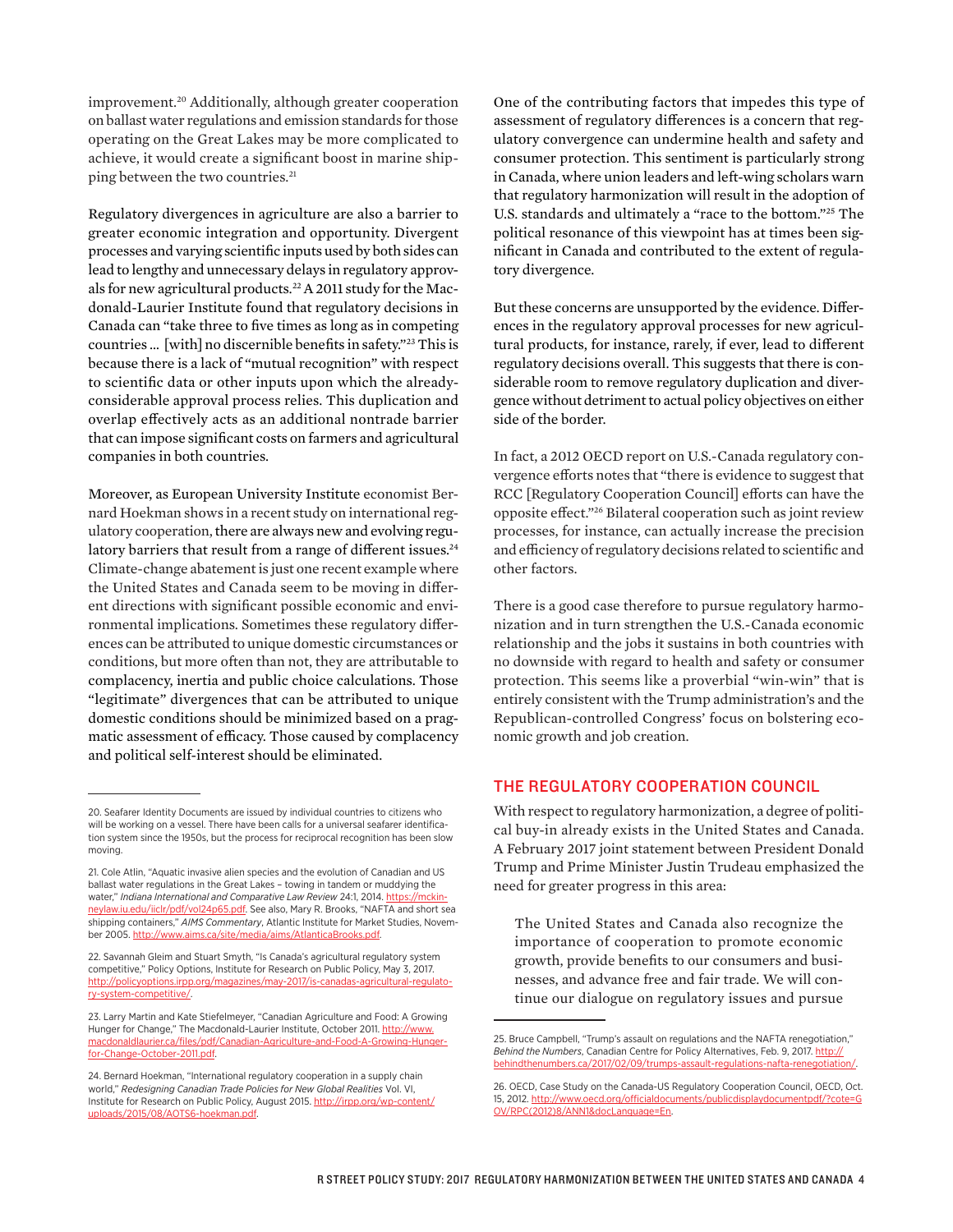shared regulatory outcomes that are business-friendly, reduce costs, and increase economic efficiency without compromising health, safety and environmental standards.27

This is a positive sign that regulatory harmonization may be a common, if not heralded, policy agenda that can transcend other bilateral issues, such as the renegotiation of the North American Free Trade Agreement (NAFTA).<sup>28</sup> Thus, it appears clear that there is potential to make quiet, but real progress on the "unseen" issue of regulatory divergence while politicians and officials dispute the more public bilateral irritants<sup>29</sup> that continue to inspire disagreement.

It also builds on a pre-existing foundation set by Trump and Trudeau's predecessors. In February 2011, Obama and Harper issued a joint declaration on a "shared vision for perimeter security and economic competitiveness."30 Subsequently, the action plan, known as "Beyond the Border: A Shared Vision for Perimeter Security and Economic Competitiveness," was to deliver on different aspects of the joint declaration.

One of the key areas was regulatory cooperation and in particular, the creation of a Regulatory Cooperation Council (RCC) to address issues related to enhancing regulatory convergence. The RCC remains in place and continues to be the primary institutional initiative to promote regulatory harmonization between the United States and Canada.

The RCC was established in December 2011 with a joint "action plan" comprised of 29 initiatives in four key sectors: 1) agriculture and food; 2) transportation; 3) health and personal care products and workplace chemicals; and 4) environment.31 These "work initiatives" were developed in cooperation with industry representatives and were supposed to lead to greater cooperation and/or convergence. Responsibility was given to central agencies – the Office of Information and Regulatory Affairs in the United States and the Privy Council Office in Canada – to coordinate activities on behalf

27. Office of the Prime Minister of Canada, "Joint Statement from President Donald J. Trump and Prime Minister Justin Trudeau," Feb. 13, 2017. [http://pm.gc.ca/eng/](http://pm.gc.ca/eng/news/2017/02/13/joint-statement-president-donald-j-trump-and-prime-minister-justin-trudeau) [news/2017/02/13/joint-statement-president-donald-j-trump-and-prime-minister](http://pm.gc.ca/eng/news/2017/02/13/joint-statement-president-donald-j-trump-and-prime-minister-justin-trudeau)[justin-trudeau.](http://pm.gc.ca/eng/news/2017/02/13/joint-statement-president-donald-j-trump-and-prime-minister-justin-trudeau)

of both governments.32 Their broad, three-point objectives were explicitly set out as follows:

- 1. Increased regulatory alignment and transparency at the earliest possible stage of the rule-making process; participation by relevant stakeholders and the public in general; and "early warning" of upcoming rules that are significant and of mutual interest;
- 2. Greater alignment in regulations and recognition of regulatory practices. There are opportunities to align regulations, the process of developing new regulations and, most importantly, the activities associated with the application of regulations (testing procedures, inspection and certification activities, etc.). Additionally, efforts should be made to accept and recognize the regulatory work done in each other's jurisdiction;
- 3. Smarter, less burdensome regulations in specific sectors. Sectors selected under the RCC Action Plan are characterized by high levels of integration; that have well developed pre-existing regulatory frameworks; that offer significant, emerging growth potential; and where regulatory cooperation will support export growth in North America. 33

While there have been some accomplishments in the 29 key areas targeted in the initial work plans, it would be an overstatement to claim that these three objectives have experienced major progress. On the contrary, progress has been slow to achieve for reasons ranging from a lack of highlevel political attention and commitment in Washington to insufficient budget resources to bureaucratic resistance to change.34 For these reasons, in 2016, the Canadian Chamber of Commerce concluded that the RCC process, "largely failed to meet expectations."35

<sup>28.</sup> Maryscott Greenwood, "How we can start harmonizing US-Canada regulations," Policy Options, Institute for Research on Public Policy, May 4, 2017. [http://policyo](http://policyoptions.irpp.org/magazines/may-2017/how-we-can-start-harmonizing-us-canada-regulations/)[ptions.irpp.org/magazines/may-2017/how-we-can-start-harmonizing-us-canada](http://policyoptions.irpp.org/magazines/may-2017/how-we-can-start-harmonizing-us-canada-regulations/)[regulations/.](http://policyoptions.irpp.org/magazines/may-2017/how-we-can-start-harmonizing-us-canada-regulations/)

<sup>29.</sup> Like, for example, softwood lumber and dairy products.

<sup>30.</sup> Office of the Press Secretary, "Declaration by President Obama and Prime Minister Harper of Canada - Beyond the Border," The White House, Feb. 4, 2011. [https://](https://obamawhitehouse.archives.gov/the-press-office/2011/02/04/declaration-president-obama-and-prime-minister-harper-canada-beyond-bord) [obamawhitehouse.archives.gov/the-press-office/2011/02/04/declaration-president](https://obamawhitehouse.archives.gov/the-press-office/2011/02/04/declaration-president-obama-and-prime-minister-harper-canada-beyond-bord)[obama-and-prime-minister-harper-canada-beyond-bord](https://obamawhitehouse.archives.gov/the-press-office/2011/02/04/declaration-president-obama-and-prime-minister-harper-canada-beyond-bord).

<sup>31.</sup> See Appendix 1 attached.

<sup>32.</sup> In Canada, responsibility has now been shifted from the Privy Council Office (which reports to the prime minister) to the Treasury Board Secretariat (which reports to the Treasury Board president, a role similar to the Office of Management and Budget director in the United States). Some business organizations have expressed concern that this shift represents a downgrading of the initiative's importance, though the Canadian government denies this. See, B.J. Siekierski, "Liberals shift responsibility for Regulatory Cooperation Council from PCO to Treasury Board," *IPolitics*, April 10, 2016. [http://ipolitics.ca/2016/04/10/liberals-shift-responsibility-for](http://ipolitics.ca/2016/04/10/liberals-shift-responsibility-for-regulatory-cooperation-council-from-pco-to-treasury-board/)[regulatory-cooperation-council-from-pco-to-treasury-board/](http://ipolitics.ca/2016/04/10/liberals-shift-responsibility-for-regulatory-cooperation-council-from-pco-to-treasury-board/).

<sup>33.</sup> Public Governance and Territorial Development Directorate, Regulatory Policy Committee, "Case Study on the Canada-US Regulatory Cooperation Council," Organisation for Economic Cooperation and Development, Oct. 15, 2012. [http://www.](http://www.oecd.org/officialdocuments/publicdisplaydocumentpdf/?cote=GOV/RPC(2012)8/ANN1&docLanguage=En) [oecd.org/officialdocuments/publicdisplaydocumentpdf/?cote=GOV/RPC\(2012\)8/](http://www.oecd.org/officialdocuments/publicdisplaydocumentpdf/?cote=GOV/RPC(2012)8/ANN1&docLanguage=En) [ANN1&docLanguage=En](http://www.oecd.org/officialdocuments/publicdisplaydocumentpdf/?cote=GOV/RPC(2012)8/ANN1&docLanguage=En).

<sup>34.</sup> Christopher Sands, "Restoring respect for the law in U.S.-Canada commerce," *Canada-United States Law Journal* 37:2, January, 2012, 336. [http://scholarlycommons.](http://scholarlycommons.law.case.edu/cgi/viewcontent.cgi?article=1066&context=cuslj) [law.case.edu/cgi/viewcontent.cgi?article=1066&context=cuslj.](http://scholarlycommons.law.case.edu/cgi/viewcontent.cgi?article=1066&context=cuslj)

<sup>35. &</sup>quot;Canada's Next Top Trade Barrier," 19.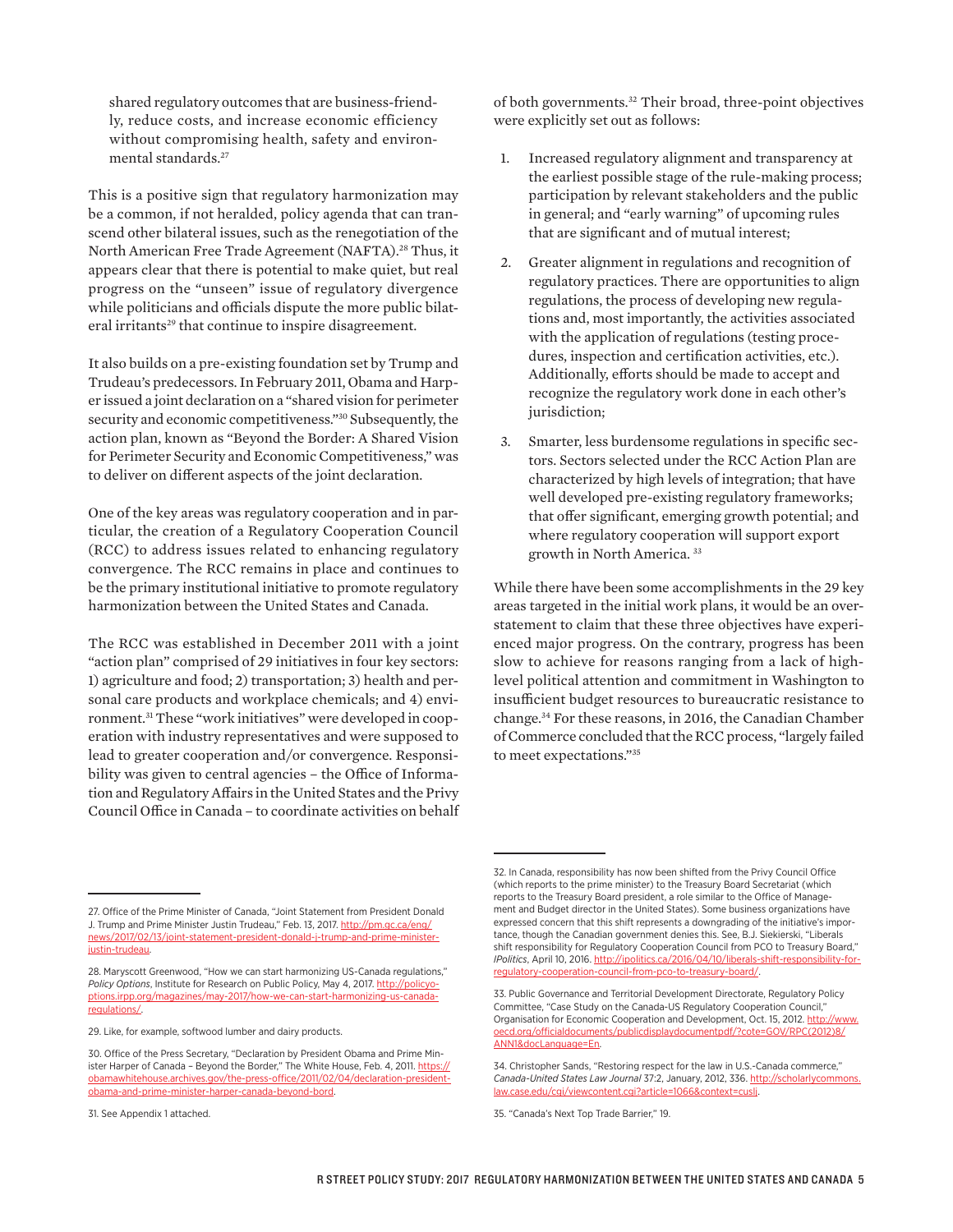Accordingly, in an effort to reinvigorate it, an updated plan was released by the two countries in 2014.36 It is difficult to determine thus far whether this has been successful because changes in personnel and the slow ramp-up of the new U.S. administration have contributed to delays and uncertainty about the prospect of renewed interest and potential. There is reason to be somewhat pessimistic, especially since many of the structural issues – including political disinterest in Washington – remain unchanged.

One of the principal challenges is that the focus has shifted from the central agencies that initially led the exercise to the front-line departments and agencies responsible for the targeted regulations. These organizations may have the technical expertise but they are also the ones with a vested interest in the status quo. Central leadership is necessary to disrupt logjams and maintain momentum. The risk otherwise is that the "process becomes a substitute for policy," as one Canadian trade expert has cautioned.37

Another problem is a lack of high-level political attention and commitment in Washington that has caused the RCC to focus mostly on low-hanging fruit rather than a fundamental institutionalization of regulatory convergence. This is not to say that fixing immediate problems should be neglected, but it is to say that this is an insufficient vision if the goal is to achieve greater regulatory harmonization. As U.S.-Canada policy expert Chris Sands opines: "modest ambitions lead to modest expectations and, generally, to modest results."38

The final challenge is that the RCC's limitation of its efforts to only three prescribed areas also limits its potential to address thousands of regulations that may fall outside these areas but that affect companies on both sides of the border.<sup>39</sup> This piecemeal model has difficulty keeping up with the pace of regulations and often new regulatory differences emerge just as old ones are eliminated. It is no surprise that many businesses and other affected organizations frequently question overall progress.

#### TOWARD GREATER REGULATORY HARMONY

Accordingly, the RCC should be considered an incremental step but not the totality of a regulatory harmonization agenda. Evidence provided by the first six years of its opera-

tion suggests that in addition to the RCC's current activities, more fundamental reform is required that entrenches convergence in policy development, rather than subjects it to bilateral negotiation between regulatory officials.

In order to augment the RCC's work, the U.S. and Canadian governments must consider more structural measures related to bilateral regulation-making. While the RCC process should continue to resolve existing specific issues on a case-by-case (or "demand-driven") basis and should serve as a forum for policy collaboration and joint research and analysis,40 more meaningful progress could be achieved through the adoption of the following specific institutional changes: 41

#### Fully adopt mutual recognition

To enshrine the principle of "mutual recognition" would expedite the process of regulatory convergence by no longer making regulatory differences subject to bilateral negotiation. As an example, the European Union model of mutual recognition ensures market access for products that are not necessarily subject to EU harmonization. It guarantees that any product lawfully sold in one EU country can be sold in another even if the product does not fully comply with the technical rules of the other country.<sup>42</sup> In essence, it acts as a blanket agreement that market access trumps regulatory divergence.

Different forms of mutual recognition agreements between the United States and Canada already exist in areas such as occupational licensing between bilateral professional bodies<sup>43</sup> and a government-to-government agreement on animal-disease zoning.44 But there is no broad framework for mutual recognition since NAFTA is largely silent on regulatory cooperation.45 In light of this, fully adopting a broad, horizontal framework for mutual recognition would go a

<sup>36.</sup> United States-Canada Regulatory Cooperation Council, "Joint Forward Plan," The White House, August 2014. [https://obamawhitehouse.archives.gov/sites/default/files/](https://obamawhitehouse.archives.gov/sites/default/files/omb/oira/irc/us-canada-rcc-joint-forward-plan.pdf) [omb/oira/irc/us-canada-rcc-joint-forward-plan.pdf.](https://obamawhitehouse.archives.gov/sites/default/files/omb/oira/irc/us-canada-rcc-joint-forward-plan.pdf)

<sup>37.</sup> Colin Robertson, "Unfinished business: Taking stock of Beyond the Borders and regulatory cooperation," *Inside Policy,* The Macdonald-Laurier Institute, February 2013. [http://www.macdonaldlaurier.ca/files/pdf/MLIInsidePolicy/FebMar2013/Rob](http://www.macdonaldlaurier.ca/files/pdf/MLIInsidePolicy/FebMar2013/Robertson.pdf)[ertson.pdf](http://www.macdonaldlaurier.ca/files/pdf/MLIInsidePolicy/FebMar2013/Robertson.pdf).

<sup>38. &</sup>quot;Restoring respect," 338.

<sup>39.</sup> Canadian Manufacturing Coalition, "Letter to the Assistant Secretary, Regulatory Cooperation Council Secretariat RE: Regulatory Cooperation Council," Oct. 11, 2013. <http://www.manufacturingourfuture.ca/download.php?id=152>.

<sup>40.</sup> National Association of Manufacturers, "Letter to Howard A. Shelanski, Administrator, Office of Information and Regulatory Affairs," Oct. 11, 2013. [http://www.nam.](http://www.nam.org/Issues/Trade/NAM-Comments-Regarding-the-U_S_-Canada-Regulatory-Cooperation-Council/) [org/Issues/Trade/NAM-Comments-Regarding-the-U\\_S\\_-Canada-Regulatory-Coop](http://www.nam.org/Issues/Trade/NAM-Comments-Regarding-the-U_S_-Canada-Regulatory-Cooperation-Council/)[eration-Council/.](http://www.nam.org/Issues/Trade/NAM-Comments-Regarding-the-U_S_-Canada-Regulatory-Cooperation-Council/)

<sup>41.</sup> These options are not mutually exclusive and could be adopted either in-part or in conjunction with one another as part of a comprehensive package.

<sup>42.</sup> European Commission, "Regulation Number 764/2008," European Parliament and of the Council, July 9, 2008. [http://eur-lex.europa.eu/legal-content/EN/](http://eur-lex.europa.eu/legal-content/EN/TXT/?uri=CELEX:32008R0764) [TXT/?uri=CELEX:32008R0764](http://eur-lex.europa.eu/legal-content/EN/TXT/?uri=CELEX:32008R0764).

<sup>43.</sup> See, e.g., "Mutual Recognition Agreement between the National Council of Architectural Registration Boards and the Canadian Architectural Licensing Authorities," June 17, 2013. http://aibc.ca/wp-content/uploads/files/2016/02/Inter-F [Agreement-Can-US-Jan-2014.pdf](http://aibc.ca/wp-content/uploads/files/2016/02/Inter-Recogntion-Agreement-Can-US-Jan-2014.pdf).

<sup>44.</sup> Government of Canada, "Canada and the United States Sign Agreement on Animal Disease Zoning," Canadian Food Inspection Agency, January 16, 2013. [http://](http://www.inspection.gc.ca/about-the-cfia/newsroom/news-releases/2013-01-16/eng/1358284644570/1358284687351) [www.inspection.gc.ca/about-the-cfia/newsroom/news-releases/2013-01-16/eng/1358](http://www.inspection.gc.ca/about-the-cfia/newsroom/news-releases/2013-01-16/eng/1358284644570/1358284687351) [284644570/1358284687351.](http://www.inspection.gc.ca/about-the-cfia/newsroom/news-releases/2013-01-16/eng/1358284644570/1358284687351)

<sup>45.</sup> A. Correia de Brito, C. Kauffmann, et al., "The contribution of mutual recognition to international regulatory co-operation," OECD Regulatory Policy Working Paper No. 2, OECD Publishing, 2016, 74. http://www.oecd.org/gov/regulatory-policy/WP2 [tribution-of-mutual-recognition-to-IRC.pdf](http://www.oecd.org/gov/regulatory-policy/WP2_Contribution-of-mutual-recognition-to-IRC.pdf).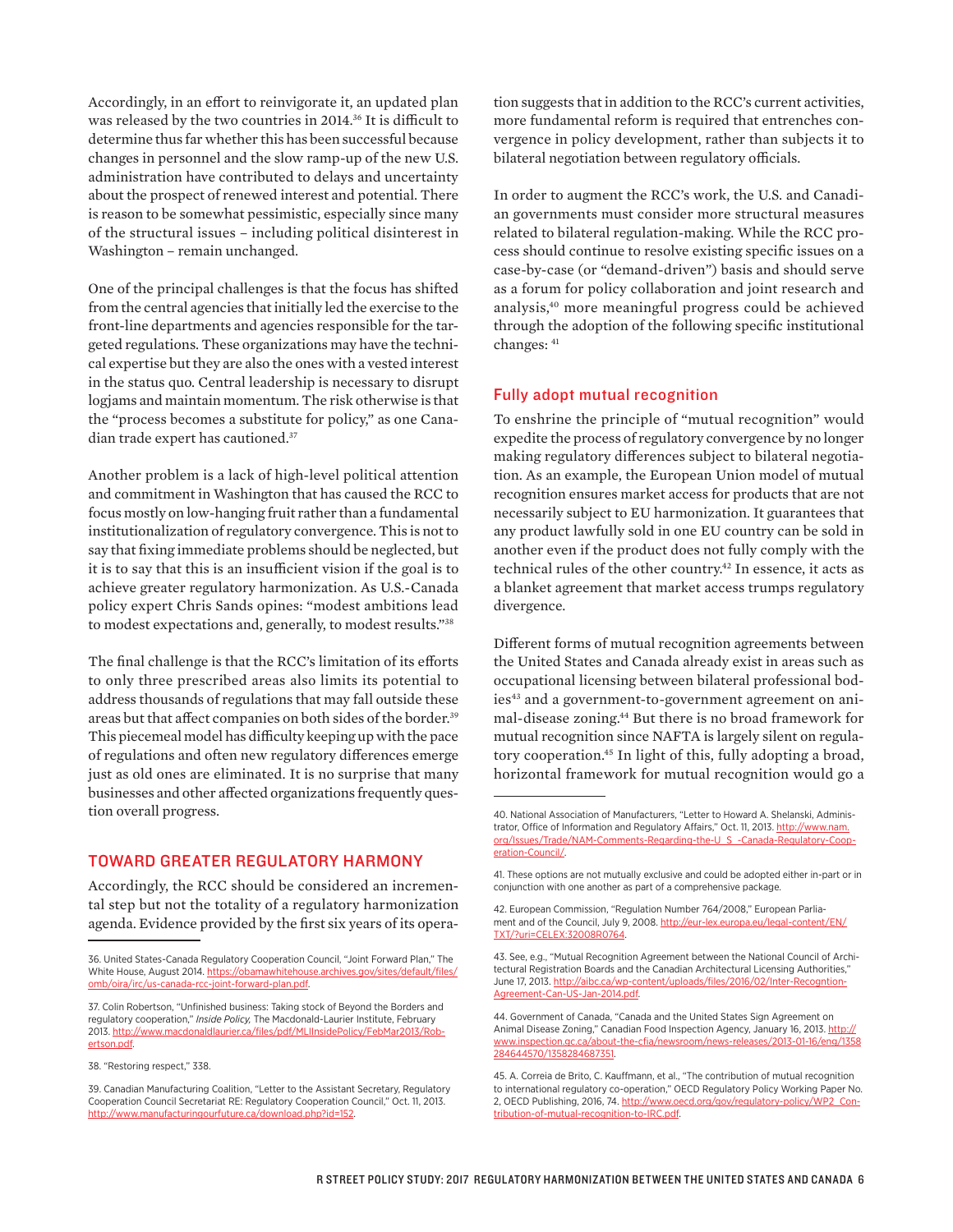long way to facilitate greater economic integration and to achieve regulatory convergence.46 It would have the added benefit of overcoming regulatory divergence at the subnational level.

In this regard, the EU model of mutual recognition is worth exploring, as is the Trans-Tasman Mutual Recognition Agreement between Australia and New Zealand, which forms the basis of a regime of "functional equivalence" whereby the two jurisdictions recognize one another's regulations as equivalent.47 Irrespective of which model is selected, the goal should be to achieve broad regulatory convergence across the widest number of possible areas.

#### Apply a convergence test

Another idea is a basic commitment on the part of both governments that all new or amended federal regulations must meet a convergence test. Such a requirement would place the onus on national regulators to defend any divergence from a continental standard.

Although it would not establish regulatory convergence as the default—and thus differs from full harmonization, mutual recognition or functional equivalence—it would begin to shift policy development and institutional culture in that direction. As Canadian trade expert Michael Hart observes: "positive experience with this approach would build a basis for tackling the broader agenda."48

The present regulatory process in both countries requires that policymakers consider a number of different factors and inputs. The Canadian government's Regulatory Impact Analysis Statement, for instance, sets out cost/benefit analysis including the estimated impact on businesses and health and safety.<sup>49</sup> The template presently requires analysis of regulatory convergence within the United States and the adoption of a "Canadian model," where applicable. But the present guidelines are focused more on complying with international laws and treaties than with limiting regulatory burdens and/or enabling economic integration. This should not be a defensive consideration about legal liability, but rather an economic one about reducing red tape and the associated costs imposed on businesses and consumers.

Both the United States and Canada should therefore review their current regulatory processes to ensure that they involve a basic convergence test with a focus on promoting regulatory harmonization for economic rather than legal or treaty reasons.

#### Establish joint review processes

A third option would be to follow the Australia and New Zealand model of joint review bodies in key areas. For example, Food Standards Australia New Zealand (formerly the Australia New Zealand Food Authority) shares responsibility for setting common food standards in both countries. There have also been efforts to establish a similar joint body for therapeutic products, such as over-the-counter and pharmaceutical medicines.

There has been some similar progress in the United States and Canada. For example, a recent regulatory partnership between the Environmental Protection Agency and Canada's Department of Transportation is a positive step.<sup>50</sup> This partnership allows the two agencies to work together on joint consultations, collaborative policy and regulatory development, and the review of existing processes and programs. The first fruits of this arrangement are expected to be common emissions standards for locomotives.51 There is also a broader partnership on climate change with some common governance and the potential for common policies.<sup>52</sup> And, of course, there are several others related to food safety, agricultural production and consumer safety. 53

At a minimum, this demonstrates that there is opportunity to build on existing regulatory partnerships and create permanent shared-governance arrangements that acknowledge common science and other inputs in regulatory decisionmaking and approvals. Current pilot programs between the U.S. Food and Drug Administration and Canada's Department of Health on the simultaneous review of veterinary drugs are an example of current institutional arrangement that can be built upon.

<sup>46.</sup> Christopher Sands, "The case for a 'mutual recognition' deal with the US," Policy Options, Institute for Research on Public Policy, May 12, 2017. [http://policyoptions.](http://policyoptions.irpp.org/magazines/may-2017/the-case-for-a-mutual-recognition-deal-with-the-us/) [irpp.org/magazines/may-2017/the-case-for-a-mutual-recognition-deal-with-the-us/](http://policyoptions.irpp.org/magazines/may-2017/the-case-for-a-mutual-recognition-deal-with-the-us/).

<sup>47.</sup> See, "Arrangement between the Australian Parties and New Zealand Relating to Trans-Tasman Mutual Recognition," June 1996. [http://www.mbie.govt.nz/info-servic](http://www.mbie.govt.nz/info-services/business/trade-tariffs/documents-image-library/Trans%20Tasman%20Mutual%20Recognition%20Arrangement%20-PDF%20173%20KB.pdf)[es/business/trade-tariffs/documents-image-library/Trans%20Tasman%20Mutual%20](http://www.mbie.govt.nz/info-services/business/trade-tariffs/documents-image-library/Trans%20Tasman%20Mutual%20Recognition%20Arrangement%20-PDF%20173%20KB.pdf) [Recognition%20Arrangement%20-PDF%20173%20KB.pdf](http://www.mbie.govt.nz/info-services/business/trade-tariffs/documents-image-library/Trans%20Tasman%20Mutual%20Recognition%20Arrangement%20-PDF%20173%20KB.pdf).

<sup>48. &</sup>quot;What about the border," 16.

<sup>49.</sup> Government of Canada, Regulatory Impact Analysis Statement (RIAS): Mediumand High-Impact Template," July 4, 2014. [https://www.canada.ca/en/treasury-board](https://www.canada.ca/en/treasury-board-secretariat/services/federal-regulatory-management/guidelines-tools/regulatory-impact-analysis-statement-medium-high-impact-template.html)[secretariat/services/federal-regulatory-management/guidelines-tools/regulatory](https://www.canada.ca/en/treasury-board-secretariat/services/federal-regulatory-management/guidelines-tools/regulatory-impact-analysis-statement-medium-high-impact-template.html)[impact-analysis-statement-medium-high-impact-template.html](https://www.canada.ca/en/treasury-board-secretariat/services/federal-regulatory-management/guidelines-tools/regulatory-impact-analysis-statement-medium-high-impact-template.html).

<sup>50.</sup> See, e.g., Government of Canada, "Regulatory Partnership Statement Under the U.S.-Canada Regulatory Cooperation Council Between Transport Canada and the United States Environmental Protection Agency," Transport Canada, May 2, 2016. [https://www.tc.gc.ca/eng/acts-regulations/tc-usepa-858.html.](https://www.tc.gc.ca/eng/acts-regulations/tc-usepa-858.html)

<sup>51.</sup> Government of Canada, "Regulatory Area to be Addressed-Locomotive Emissions," Transport Canada, November 22, 2016. [https://www.tc.gc.ca/eng/acts-regula](https://www.tc.gc.ca/eng/acts-regulations/tc-usepa-860.html)[tions/tc-usepa-860.html](https://www.tc.gc.ca/eng/acts-regulations/tc-usepa-860.html).

<sup>52.</sup> Government of Canada, "Regulatory Partnership Statement between the United States Environmental Protection Agency and Environment and Climate Change Canada," Environment and Climate Change Canada, July 18, 2016. https://www.ec.gc [ca/international/default.asp?lang=En&n=FD4CFB5C-1](https://www.ec.gc.ca/international/default.asp?lang=En&n=FD4CFB5C-1).

<sup>53.</sup> The potential for binational regulatory reviews could be significant particularly with respect to product approvals in agriculture, pharmaceuticals, and other consumer products. Not only would it expedite the review process, it could also leverage expertise and resources on both sides.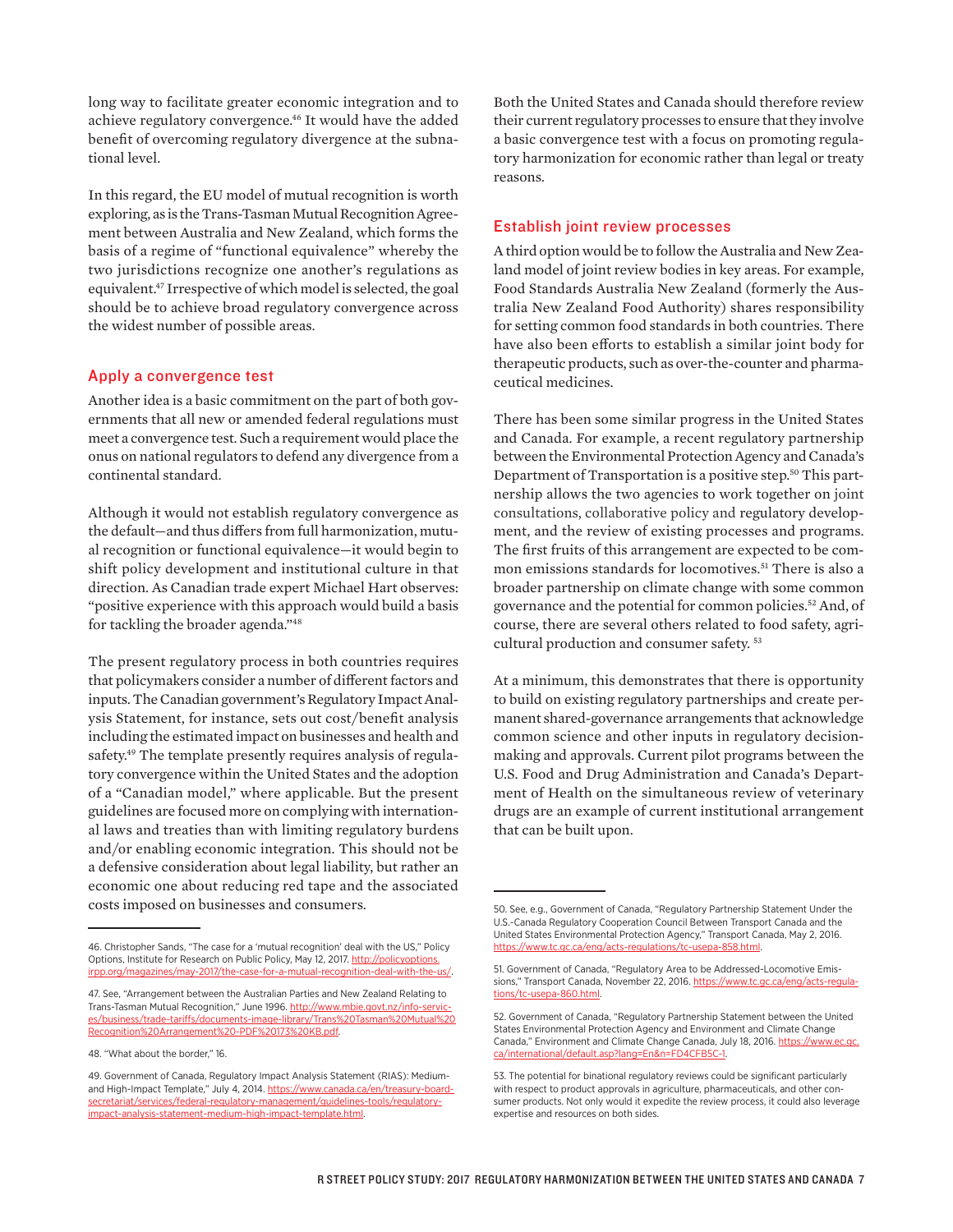## Interaction with regulatory budgeting

Finally, both the United States and Canada have adopted regulatory budgeting at the federal level.<sup>54</sup> The basic premise is that departments and agencies must eliminate at least one regulation for every new regulation that is promulgated. This presents an opportunity to think about how regulatory budgeting can contribute to greater regulatory convergence.

One option is to incorporate regulatory convergence into the incentives inherent in the regulatory budgeting model. For instance, departments and agencies could receive "credit" for enacting reforms that lead to regulatory convergence even if such changes do not produce significant regulatory "savings." Departments and agencies could effectively build up this credit to enable future regulations.

Another option would be to make new regulations that diverge from the continental standard more "costly" from a regulatory budgeting perspective and thus require greater "savings" from elsewhere. This model would basically capture the "inefficiency tax" reflected in regulatory differences and ensure that regulatory departments and agencies are held accountable for them. Effectively, it would increase the consequences provided in the "convergence test" recommendation above.

This is critical. There have been some concerns raised that regulatory budgeting can actually hinder regulatory changes that produce greater harmonization, but it does not have to be this way.55 Regulatory budgeting can be leveraged to incentivize a focus on regulatory harmonization. It is a policy-based scenario that would be a productive augmentation to the existing regulatory budgeting regimes in the United States and Canada, and thus both governments would benefit from short-term efforts to pursue it.

#### **CONCLUSION**

The Trump administration has wisely put regulatory reform near the top of its agenda and early signs are promising. It is fair to say that efforts to repeal regulations and enact regulatory budgeting are among the president's most significant accomplishments to-date. But, there is much more to be done to reduce the regulatory burden that has built up in the United States.

One area with potential is regulatory cooperation with Canada. The bilateral economic relationship is among the largest

and most successful in the world and yet superfluous regulatory differences limit economic integration and impose costs on businesses, investors and workers on both sides of the border. This regulatory divergence basically functions like an "inefficiency tax" with costly "unseen" implications for two-way trade and investment.

Achieving greater regulatory harmony would thus not only advance the president's regulatory reform agenda, it could also infuse the U.S. economy and could be pursued separately from other, more controversial bilateral issues like NAFTA renegotiation. And although there have been past efforts in this regard in the form of the RCC, the time is ripe for a bolder, more comprehensive vision. It is now up to policymakers to seize the opportunity to create one.

#### ABOUT THE AUTHOR

Sean Speer is an associate fellow at the R Street Institute, a Munk senior fellow at the Macdonald-Laurier Institute and a fellow at the University of Toronto School of Public Policy and Governance. He was a special adviser to former Canadian Prime Minister Stephen Harper.

## APPENDIX 1: 2011 RCC ACTION PLAN 29 'WORK INITIATIVES'

#### Agriculture And Food

- ɝ Equivalency of meat safety systems
- ɝ Meat and poultry product export certification
- ɝ Zoning for farm animal diseases
- Perimeter approach to plant protection
- ɝ Meat cut nomenclature
- ɝ Financial protection to produce sellers
- Common approach to food safety
- ɝ Mutual reliance on food safety testing
- ɝ Veterinary drugs
- ɝ Product approvals and maximum residue limits/tolerances

#### **Transportation**

- ɝ Existing motor vehicle safety standards
- ɝ New motor vehicle safety standards
- ɝ Rail safety standards
- ɝ Means of dangerous goods containment
- ɝ Locomotive emissions
- ɝ Unmanned aircraft systems
- ɝ Marine transportation security regulations
- ɝ Regulatory oversight regime on the Great Lakes and Seaway
- ɝ Life saving appliances
- ɝ Construction standards for small craft

<sup>54.</sup> Alexander Panetta, "As Trump orders bureaucrats to slash regulations, Canada shares lessons learned," *The Canadian Press,* Feb. 23, 2017. [http://www.news1130.](http://www.news1130.com/2017/02/23/as-trump-orders-bureaucrats-to-slash-regulations-canada-shares-lessons-learned/) [com/2017/02/23/as-trump-orders-bureaucrats-to-slash-regulations-canada-shares](http://www.news1130.com/2017/02/23/as-trump-orders-bureaucrats-to-slash-regulations-canada-shares-lessons-learned/)[lessons-learned/](http://www.news1130.com/2017/02/23/as-trump-orders-bureaucrats-to-slash-regulations-canada-shares-lessons-learned/).

<sup>55.</sup> Guillaum (Will) Dubreuil, "Regulatory Barriers: Threat to Trade," The Canadian Chamber of Commerce, April 12, 2016. http://www.chamber.ca/media/blog/160413 regulatory-barriers-threat-to-trade/.